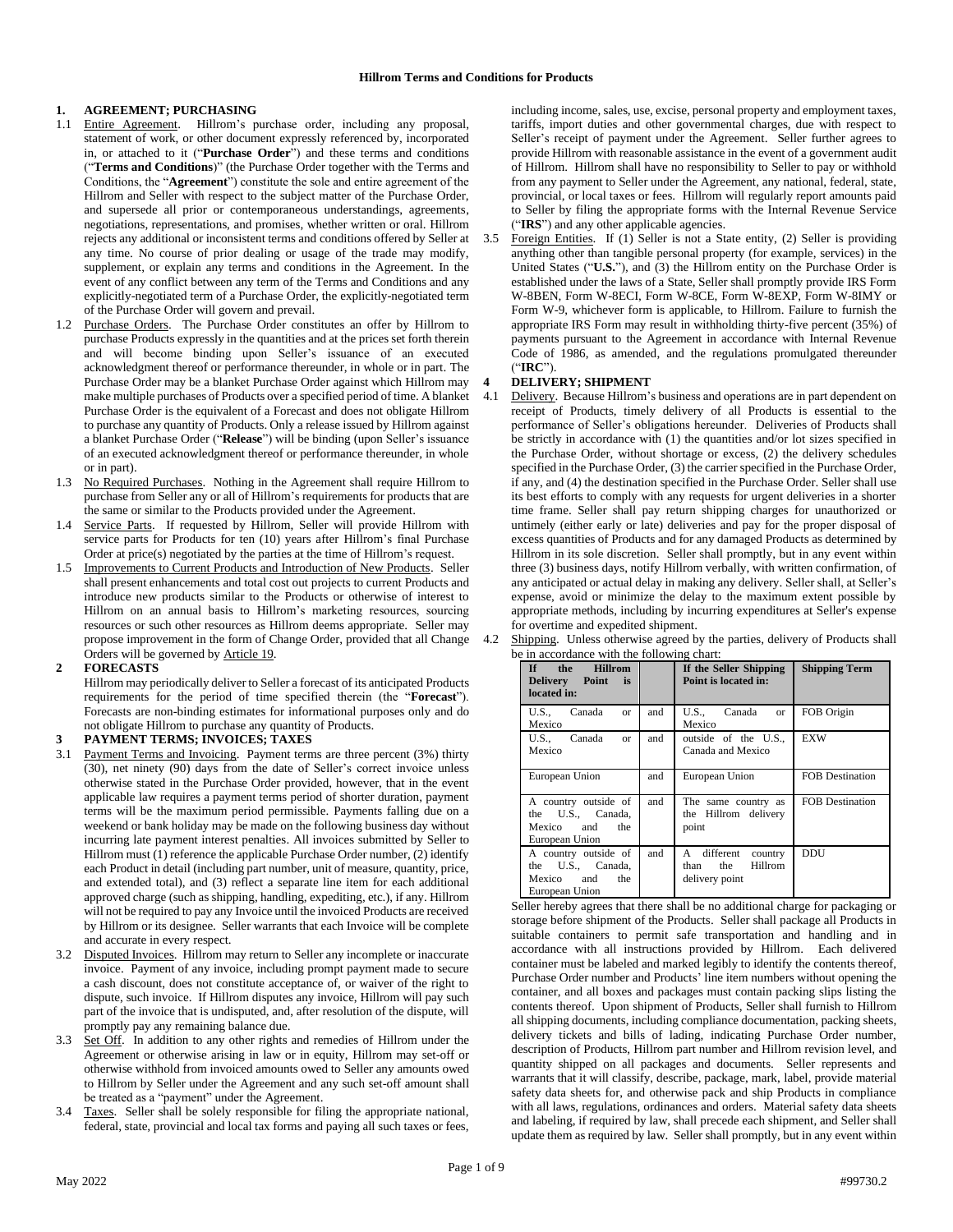three (3) business days, reimburse Hillrom for all expenses incurred by Hillrom as a result of improper packing, marking, documentation or shipment.

# **5 ACCEPTANCE AND REJECTION**

- 5.1 Acceptance. Notwithstanding any prior inspections, tests or payments made by Hillrom, (1) all Products provided by Seller shall be subject to final inspection at Hillrom's facilities, and (2) Hillrom shall not be deemed to have accepted any Productsif Hillrom notifies Seller that Hillrom has rejected them within a reasonable time after delivery. If Hillrom receives Products the defects or nonconformity of which are not apparent on examination, Hillrom reserves the right to require replacement as well as payment of damages.
- Rejection. Any Products that are non-conforming as to quality or quantity ordered, that are damaged in any manner, that are not delivered in accordance with the specified delivery schedule, or that are manufactured, packaged, shipped, delivered or are in any way not in conformity with the Agreement shall constitute a breach of the Agreement. In such event, Hillrom shall have the right to, in its discretion, each of which shall be at Seller's risk and expense: (1) reject such Products or revoke acceptance, in whole or in part and return such non-conforming Products to Seller, at Seller's expense, (2) replace or correct such Products, (3) require Seller to replace, re-work or correct such Products or supply replacement parts at Seller's, Hillrom's or its customer's location, as specified by Hillrom in its sole discretion, (4) accept such nonconforming Products subject to an equitable price reduction, (5) recover by offset or otherwise any and all expenses, costs, losses resulting from affected operations, price reductions, and damages paid, incurred or suffered by Hillrom or any of its Affiliates as a result of such non-conformity, or (6) terminate the Agreement or any outstanding delivery of Products, without prejudice to Hillrom's rights to claim damages. Seller's expense shall include the cost of transportation, handling and restocking and all expenses of unpacking, examining, and repacking such Products. Replacement Products shall be sent freight prepaid at Seller's expense and Seller shall use expedited delivery if requested by Hillrom. Hillrom may base rejection of Products on inspection by sampling. If defects are revealed in such sampling, Hillrom may elect in its discretion either to reject the entire shipment on the basis of such sampling or to inspect the entire shipment. If, because Products (a) are damaged in any manner, (b) are not delivered in accordance with the specified delivery schedule, or (c) are manufactured, packaged or are in any way not in conformity with Specifications or the Agreement, Hillrom must shut down an assembly line at its facility, Seller shall be required to pay Hillrom for the Line Down Charges. "**Line Down Charges**" means amounts equal to Hillrom's costs for the assembly line being down, including rework at current production rates, expedite charges, and any other charges incurred by Hillrom as a result of the assembly line being down, up to the fees paid by Hillrom to Seller over the preceding twelve- (12-) month period, aggregated over all Purchase Orders (or the projected aggregate fees for the first twelve (12) months if Hillrom has not purchased from Seller for an entire twelve months when the assembly line goes down). All such Line Down Charges shall be due and payable within thirty (30) days of notice to Seller by Hillrom of same.

## **6 QUALITY SYSTEM**

Seller shall maintain a formal quality system that meets Hillrom quality system requirements, including appropriate controls on the design, production, sourcing, inspection and testing, lot traceability, shipping, service and repair, documentation and record keeping, and corrective and preventive action to address defects in Products and underlying processes, and ensures that all Products meet Specifications. In addition, Seller shall comply with the additional quality and other requirements in Attachment I.

## **7 CERTIFICATES OF ORIGIN**

Upon request, Seller shall immediately furnish to Hillrom all certificates of origin or domestic value-added and all other information relating to the costs and places of origin of Products and the components thereof, as may be requested by Hillrom to comply fully with all customs, tariffs and other applicable governmental regulations. Any change which may change the country of origin of Products shall be deemed a change requiring notice under Article 19. Seller shall comply strictly with any country of origin specifications for the Products.

#### **8 RECORDS**

Seller shall maintain records as may be necessary to adequately reflect the accuracy of its charges to Hillrom,and maintain such other additional records as Hillrom may reasonably request. Seller shall preserve such records for a minimum of ten (10) years after the date the last payment is made by Hillrom to Seller for Products. Hillrom and its Representatives shall have the right from time to time, upon reasonable notice to Seller, to audit, inspect and/or verify the records kept by Seller in connection with the Agreement.

#### **9 PRODUCT WARRANTY**

9.1 In addition to Seller's customary warranties, express warranties associated with Products, and any other warranties contained herein or required by law, Seller warrants that Products and all of their componentsshall (1) comply fully with the requirements of the Agreement, including, if applicable, all designs, drawings, technical requirements, specifications, samples, and descriptions referenced by, incorporated in, or attached to the Purchase Order or provided by Hillrom or at Hillrom's instruction (the "**Specifications**"), (2) be fit, sufficient and suitable for the particular purpose for which Hillrom intends to use Products, including the specified performance in the component, system, subsystem and product location and the environment in which they are or may reasonably be expected to perform, (3) not infringe or contribute in any way to the infringement of any Intellectual Property Right of any third party, regardless of whether Products are combined, used, or sold with other components or products, or included in a Hillrom product, (4) be free from all liens, claims and encumbrances, (5) be free from defects in design, materials (to the extent of Seller's responsibility for the design or materials, even if the design or materials have been approved by Hillrom) and workmanship, and (6) comply fully with all laws, regulations, and governmental rules in the place where Products are, and will be, used, sold, and offered for sale.

- If Hillrom receives a complaint or otherwise becomes aware that any Products supplied by Seller fail to conform to the warranties set forth herein or any other warranty approved by Seller in writing, Hillrom shall notify Seller of such defect or failure. Seller shall, at Hillrom's option, refund the full purchase price or repair or replace defective Products free of charge to Hillrom. Seller acknowledges that Hillrom has an obligation to service its customers, and therefore, Hillrom may choose to replace defective Products with other Products, or with substitute products, at Hillrom's discretion and without input from Seller. If Hillrom replaces any Product that is covered by the warranty specified in Section 9.1, Seller shall be responsible for any out of pocket costs incurred by Hillrom, including the cost of procuring the replacement product from another source. Such replacement will not relieve Seller of any of its obligations under this **Article 9**. Each party shall assist and cooperate with the other party in connection with any and all such defects and failures.
- 9.3 Seller hereby assigns to Hillrom all rights under any and all warranties and guarantees of any of its suppliers as related to Products.
- 9.4 Seller shall not contact a Hillrom customer directly and Seller further agrees that if a Hillrom customer contacts Seller directly in order to report a warranty claim, request a repair or replacement part or make another inquiry, Seller shall immediately direct such customer to contact Hillrom directly.

### **10 ADDITIONAL REPRESENTATIONS, WARRANTIES AND COVENANTS**

Seller represents, warrants, and covenants that:

- 10.1 It has the right to enter into the Agreement, and has not made, and will not make, any contract or commitment contrary to the terms of the Agreement or in derogation of the Intellectual Property Rights acquired or to be acquired hereunder by Hillrom.
- 10.2 Unless otherwise expressly stated in a Purchase Order, Products are manufactured entirely with new materials and not, in whole or any part, governmental or commercial surplus or used, remanufactured, reconditioned or of such age or condition so as to impair their fitness, usefulness or safety.
- 10.3 It acknowledges that certain products manufactured and/or distributed by Hillrom are intended for worldwide distribution and must comply with applicable international environmental requirements, such as the European Union's Regulation (EC) No. 1907/2006 concerning the Registration, Evaluation and Authorization of Chemicals ("**EU REACH**") and the European Union's Directive on the Restriction of Hazardous Substances (Directive 2011/65/EU) ("**EU RoHS 2**"). To the extent applicable, Seller represents and warrants Products are in compliance with all applicable international environmental laws, rules, regulations and standards including the requirements of EU REACH and EU RoHS 2, and do not contain any chemicals over the allowed limit dictated by these laws, enabling Hillrom to distribute on world-wide basis without restrictions. Seller shall maintain compliance to the latest revisions/updates of these regulations and shall notify Hillrom if Seller determines any Product provided to Hillrom is out of compliance. As part of Hillrom's due diligence efforts, Seller shall take all actions and deliver all information requested by Hillrom in connection with such regulations and standards.
- 10.4 It shall conduct all employment and other activities related to the Agreement in compliance with the standards of integrity and human rights set out in Hillrom's Global Policy Third Party Code of Conduct available to Seller at [https://www.hillrom.com/en/about-us/resources/supplier-information-and](https://www.hillrom.com/en/about-us/resources/supplier-information-and-responsibilities/)[responsibilities/](https://www.hillrom.com/en/about-us/resources/supplier-information-and-responsibilities/) ("Requirements" tab) ("**Hillrom Third Party Code of Conduct**") and the Ethical Trading Initiative Base Code, in particular, prohibitions on forced and child labor, excessive working hours, discrimination, harassment and other harsh or inhumane treatment, and their standards related to freedom of association and collective bargaining, safe and

Page 2 of 9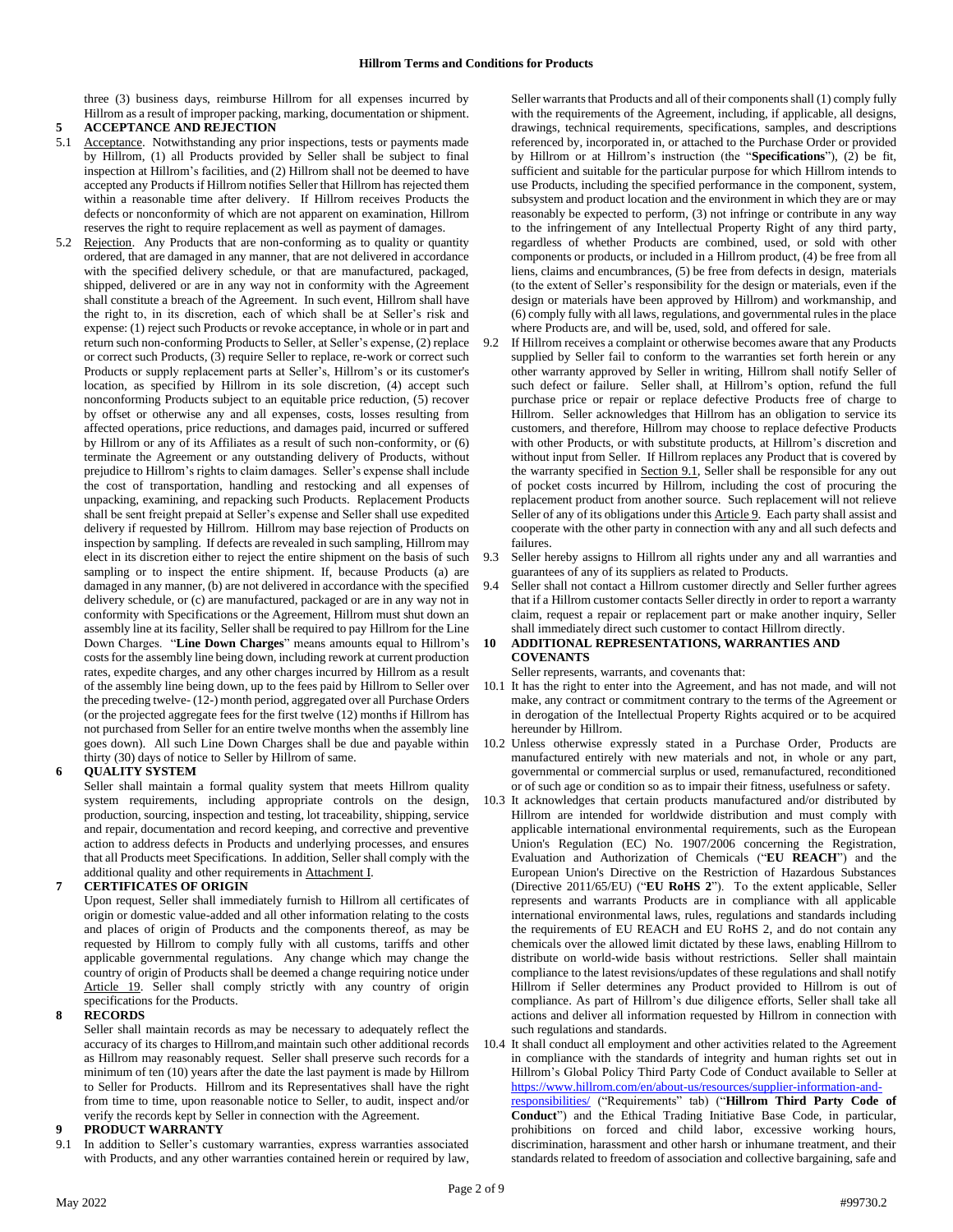hygienic working conditions, and living wages. Seller agrees to hold its suppliers and other third parties to the same standards when performing its obligations under the Agreement, and to ensure that it has human rights policies and a means of raising complaints to address any breaches of such policies. Hillrom or its Affiliates shall have the right, directly or through an independent agent, to conduct due diligence surveys and audits, staffed as Hillrom deems appropriate, to verify Seller's past and current compliance with this Section 10.4, and Seller shall cooperate fully and respond in a timely manner and in good faith, including making relevant documents and personnel available, to facilitate any such due diligence surveys or audits.

- 10.5 It shall comply with the requirements of all applicable laws, rules, orders, and regulations of governmental authorities. In particular:
	- 10.5.1 It acknowledges that: (1) Hillrom is a federal prime contractor and/or subcontractor; and (2) as a vendor or supplier to Hillrom, it may be a federal subcontractor required to comply with applicable Executive Orders, laws, and regulations enforced by the U.S. Department of Labor, Office of Federal Contract Compliance Programs. **As a result, but only if applicable, it, along with Hillrom, shall abide by the requirements of 41 C.F.R. 60-1.4(a), 60-300.5(a) and 60-741.5(a). These regulations prohibit discrimination against qualified individuals based on their status as protected veterans or individuals with disabilities, and prohibit discrimination against all individuals based on their race, color, religion, sex, sexual orientation, gender identity, national origin, and for inquiring about, discussing or disclosing compensation. Moreover, these regulations require that covered prime contractors and subcontractors take affirmative action to employ and advance in employment individuals without regard to race, color, religion, sex, sexual orientation, gender identity, national origin, disability or veteran status. The Executive Order 13496 Employee Notice Clause set forth in 29 C.F.R. Part 471 Appendix A to Subpart A is hereby incorporated by reference.**
	- 10.5.2 To the extent the U.S. government is an end user of the Product, it shall abide by the prohibition on contracting for hardware, software, and services developed or provided by Kaspersky Lab and other covered entities set forth at 48 C.F.R. § 52.204-23, which regulation bars federal prime contractors and subcontractors from providing to the U.S. government any part, component, service or other product that contains any hardware, software or service that is developed, in whole or in part, or provided by (1) Kaspersky Lab, (2) any successor entity to Kaspersky Lab, (3) any entity that controls, is controlled by or under common control with Kaspersky Lab, or (4) any entity of which Kaspersky Lab has a majority ownership ((1)-(4) collectively, "**Covered Articles**").
		- 10.5.2.1 Seller shall not use any Covered Article in the development of data or deliverables for Hillrom. To the extent Seller identifies a Covered Article that is or has been provided to Hillrom, Supplier shall immediately and not later than twenty-four (24) hours from the date of identification or notification, report, in writing, to Hillrom at [supplierquestions@hill-rom.com:](mailto:supplierquestions@hill-rom.com) Seller name, brand, model number, manufacturer part number, or wholesaler number, item description, and any readily available information about mitigation actions undertaken or recommended. Seller will provide additional information as required by the regulation and/or requested by Hillrom.
- 10.6 Seller shall provide Hillrom with all information requested by Hillrom related to the use of any Conflict Minerals that originate in the Democratic Republic of the Congo or any of its surrounding countries in any Products.
- 10.7 All of Seller's representations and warranties set forth in the Agreement shall survive any delivery, inspection, acceptance or payment by Hillrom of or for any Products and shall be enforceable by Hillrom on its own behalf and on behalf of Hillrom's customers and any subsequent owners, operators or recipients of the Product and shall not be deemed to be exclusive of any other remedy at law or in equity available to Hillrom, its customers or any other owners, operators or recipients of Products**.**

#### **11 HILLROM PROPERTY**

If Products are to be produced by Seller in accordance with Specifications furnished by Hillrom, or if Hillrom pays for or furnishes to Seller any equipment, supplies, tools, tooling or other property in connection with or used in the performance of the Agreement ("**Hillrom Property**"), Hillrom shall own all right, title, and interest in and to such Hillrom Property, and Seller shall (1) hold such Hillrom Property in confidence, (2) mark such Hillrom Property in a manner that reflects that it belongs to Hillrom, (3) store such Hillrom Property apart from Seller's other property, (4) not move the

Hillrom Property to any location other than the site approved by Hillrom without the prior written consent of Hillrom; (5) not sell, lease, mortgage or otherwise encumber or dispose of any Hillrom Property; (6) be responsible for the risk of loss, repair or replacement, and for keeping the Hillrom Property in good working condition; and (7) return such Hillrom Property, at Seller's expense, to Hillrom in good condition at Hillrom's request or when the Hillrom Property is no longer used by Seller or upon the termination or completion of the Agreement. Seller will use the Hillrom Property exclusively for the benefit of Hillrom. Hillrom may, upon not less than one (1) day's advance notice, enter into the premises of Seller during regular business hours and take possession of any or all of the Hillrom Property.

### **12 INTELLECTUAL PROPERTY**

- 12.1 Product Rights. Notwithstanding anything to the contrary herein, or in any other confidentiality or non-disclosure agreement between the parties, and notwithstanding any Intellectual Property Right of Seller, Hillrom, its Affiliates, and their respective Representatives shall have the unfettered right to use, lease, rent, loan, license, sublicense, dispose of, disclose, offer for sale, sell, maintain, import, have imported, modify, disassemble, repair, deconstruct, test, analyze, reconstruct, transfer, assign, and make Derivative Works and new products and systems from, all materials, documents, information, software, Works, Derivative Works, Products, articles, prototypes, deliverables, Inventions and components thereof provided by Seller, its Affiliates, or their respective Representatives to Hillrom, its Affiliates, or their respective Representatives in connection with the Agreement. Seller covenants and warrants that it imposes no post-sale restrictions on Hillrom relative to any Products, deliverables, prototypes or components thereof provided to Hillrom, its Affiliates, or their respective Representatives by Seller, its Affiliates, or their respective Representatives under the Agreement. Seller agrees that, notwithstanding any agreement to the contrary, all drawings, documents, deliverables, prototypes, information, and files Seller, its Affiliates, or their respective Representatives provide to Hillrom, its Affiliates, or their respective Representatives in conjunction with the Agreement have no confidentiality restrictions on them relative to Hillrom, its Affiliates, and their respective Representatives, and that Hillrom, its Affiliates, and their respective Representatives have the unrestricted right to copy, display, distribute, and disclose the same, and to use and create Derivative Works therefrom, for any purpose.
- 12.2 Inventions, Intellectual Property Rights, and Works. By detailed written reports, Seller shall inform Hillrom promptly and fully of all Inventions and Intellectual Property Rights, whether patentable or not, made or conceived by Seller or its Representatives, either solely or jointly with others, in connection with the Agreement, in the course of providing any services to Hillrom or its Representatives, or in the course of any collaboration with Hillrom or its Representatives, as a result of receiving information or requests from Hillrom or its Representatives, or as a result of access to the facilities, resources or funding of Hillrom or its Representatives. Hillrom shall own all rights, title, and interest in and to all such Intellectual Property Rights and Inventions, whether patentable or not, and to each U.S. and foreign patent issuing from any patent application based thereon. Seller agrees that it and its Representatives shall assign, sell, transfer and convey to Hillrom, and hereby do assign, sell, transfer and convey to Hillrom, all of the rights, title, and interests in and to such Intellectual Property Rights and Inventions, all applications for U.S. and foreign letters patent covering such Intellectual Property Rights and Inventions, all U.S. and foreign letters patent issuing therefrom, and all renewals thereof. Seller agrees that it and its Representatives will not practice, utilize, exploit, copy, disclose, or commercialize any such Intellectual Property Right or Invention, and that Hillrom shall have sole and exclusive ownership of the same. Hillrom shall have sole discretion to decide whether to prepare and file any U.S. or foreign patent applications covering any such Intellectual Property Right or Invention ("**Patent Applications**"). If Hillrom decides to prepare and file Patent Applications, then Hillrom shall pay all costs incurred in the preparation, filing, prosecution, and maintenance of such Patent Applications. At Hillrom's request, Seller shall disclose to Hillrom or its counsel sufficient technical information concerning such Intellectual Property Rights and Inventions to enable Hillrom and its counsel to prepare, file, and prosecute Patent Applications covering the same. Seller shall assist Hillrom and its counsel in the preparation, filing, and prosecuting such Patent Applications. Seller shall execute, acknowledge, and deliver to Hillrom all documents required to prepare, file, prosecute, and maintain such Patent Applications and patents covering Inventions or Intellectual Property Rights, and shall execute, acknowledge, and deliver to Hillrom all documents necessary to confirm that Hillrom is the owner of all rights in and to each U.S. and foreign patent application and resulting patent. All Works, created by Seller or its Representatives, alone or with others, in connection with the Agreement, in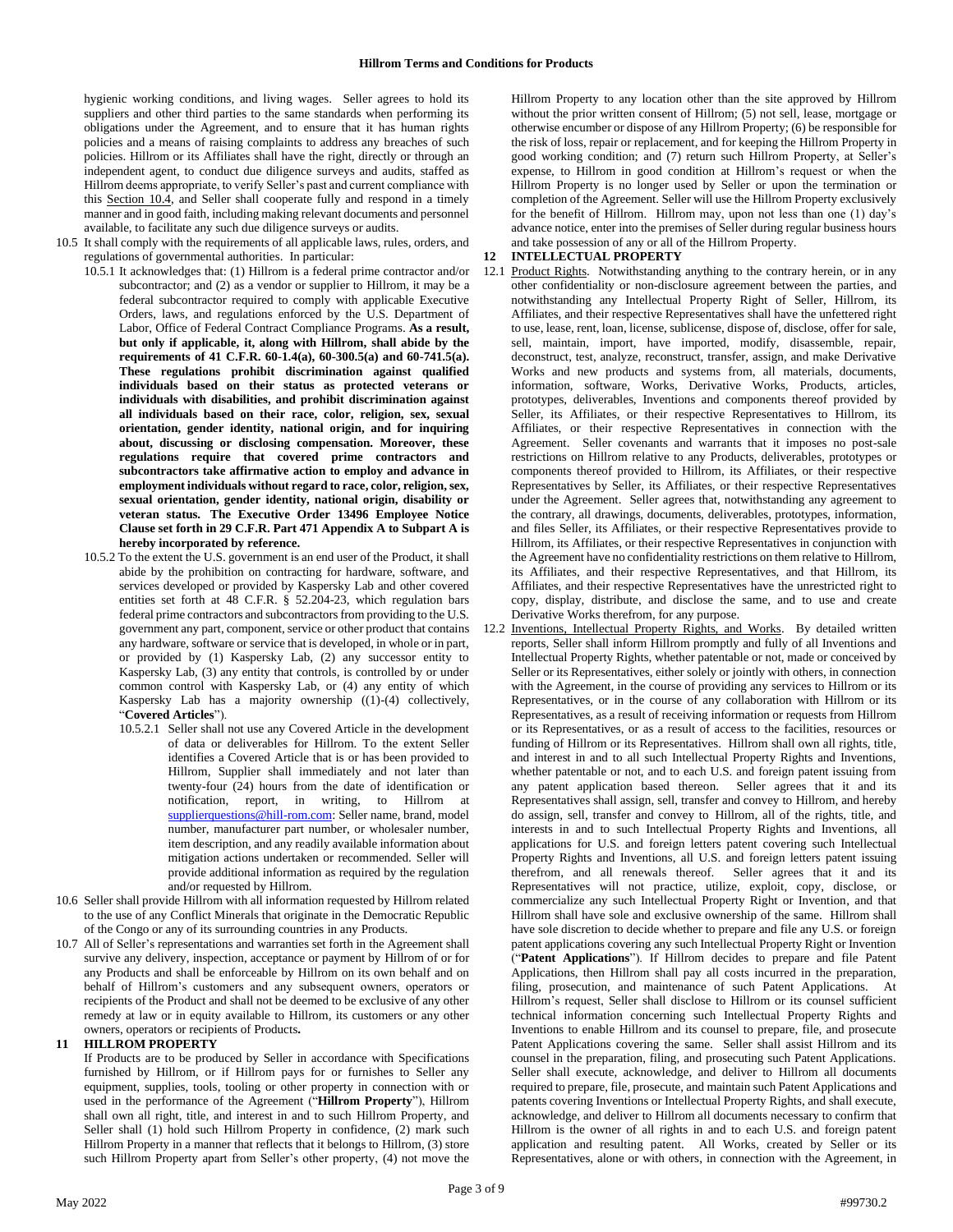the course of providing any services to Hillrom or its Representatives, in the course or any collaboration with Hillrom or its Representatives, as a result of receiving information or requests from Hillrom or its Representatives, or as a result of access to the facilities, resources or funding of Hillrom or its Representatives, shall be, and shall remain, the sole and exclusive property of Hillrom. Each such Work is a "work made for hire" under the copyright law and Hillrom may file applications to register copyright in such Works as author and copyright owner thereof. If, for any reason, such a Work is excluded from the definition of a "work made for hire" under the copyright law, then each of Seller and its Representatives, shall assign, sell, transfer and convey to Hillrom, and hereby do assign, sell, transfer and convey to Hillrom, the entire rights, title, and interests in and to such excluded Work, including the copyright therein. Seller will ensure any documents that Hillrom deems necessary or appropriate in connection with the assignment of such excluded Work and copyright therein are executed. Seller will take whatever steps and do whatever acts Hillrom reasonably requests to secure or aid in securing and maintaining copyright protection in such Works, including, but not limited to, placement of Hillrom copyright notice on such Works, and will assist Hillrom and its Representatives in filing applications to register claims of copyright in such Works. Seller agrees that it and its Representatives will not reproduce, distribute, display publicly, or perform publicly, alone or in combination with any other work, any such Works and will not create any Derivative Work based upon such Works without the written permission from Hillrom to do so. At any time upon the request of Hillrom, Seller will deliver to Hillrom copies of all such Works then in possession or under control of Seller and its Representatives. Upon termination of the Agreement, Seller shall deliver to Hillrom all copies of such Works then in possession or control of Seller or its Representatives, provided, however, that Seller may retain a copy of any Work that does not include Hillrom Confidential Information and that is required for Seller's standard business and accounting purposes. Hillrom and its Representatives shall have free and unlimited access at all times to such Intellectual Property Rights, Inventions, and Works, including the right to use and disclose the same, and to make, use, sell, offer for sale, exploit and commercialize products covered by the same.

- 12.3 Trademarks. If Hillrom specifies in writing that Seller is authorized to use specific Hillrom trademarks (hereafter, the "**Trademarks**"), Seller is hereby granted a limited, non-exclusive, non-transferable, non-assignable license solely in connection with the manufacture of the Products for purchase from Seller solely by Hillrom, which license Hillrom may revoke at any time with or without notice. The Trademarks and any and all associated goodwill and rights arising from use of the Trademarks shall remain the sole and exclusive property of Hillrom at all times. Seller specifically agrees that it will not at any time, use the Trademarks or any trademarks or names confusingly similar thereto, on production or manufacture of any other products for any third parties. As a condition of the grant of the license rights in this Section 12.3, Seller shall, at all times, adhere to its obligations hereunder (including but not limited to Attachment I). In addition, Seller shall observe the same quality and control standards as are specified by Hillrom, and Hillrom shall have the right to monitor Seller's compliance with such obligations and quality control standards at all times. Seller agrees that it has no right of any kind to sell, resell or to otherwise dispose of any Products bearing the Trademarks to any third parties at any time. Upon the expiration or termination of the Agreement for any reason, Seller shall be absolutely prohibited from using any of the Trademarks, or from using any names or trademarks confusingly similar thereto, in any manner whatsoever.
- 12.4 Seller's Breach. If Seller breaches the Agreement for any reason whatsoever, Seller hereby grants to Hillrom a worldwide, transferable, sub-licensable right and license, under any and all Intellectual Property Rights related to Products remaining with Seller that are necessary (if any) to manufacture, have manufactured, use, import, market, reconstruct, offer for sale, and sell the Products and modifications thereof, in quantities and for a time reasonably required to mitigate the effects of such breach. For the licenses granted by Seller under the Agreement, Hillrom shall pay a fee which is part of and reflected in the purchase price of Products.

## **13 PUBLICITY; CONFIDENTIALITY**

- 13.1 Publicity. Except as provided in Section 12.3, Seller will not use Hillrom's name or logo in any public or marketing manner or disclose to other parties the fact that Hillrom has purchased or plans to purchase Products from Seller, without Hillrom's prior written consent, or unless required by law or as part of a legal proceeding related to the Agreement.
- 13.2 Confidentiality Obligations. During the term of the Agreement and thereafter, Seller agrees not to disclose any Confidential Information owned or possessed by Hillrom or its Affiliates, or accessed via Hillrom, its Affiliates, or their respective Representatives, to any third party, and not to use such Confidential Information except solely to the extent necessary for performance under the

Agreement. Notwithstanding the preceding sentence, Seller and its Affiliates may disclose such Confidential Information to their respective Representatives who: (1) have a need to know the Confidential Information in order to explore or facilitate current business and/or business discussions between the parties, (2) have work requiring such disclosure, and (3) have agreed to, or have a duty to, hold such Confidential Information in confidence in a manner consistent with the Agreement. Seller shall be responsible for its, its Affiliates', and their respective Representatives' compliance with the obligations of the Agreement. Seller shall have in place, and shall ensure its Affiliates have in place, agreements with all permitted Representatives that bind and engage Representatives to comply with all of Seller's and its Affiliates' obligations hereunder, and all such agreements shall inure to the benefit of Hillrom.

13.3 Exceptions. The non-disclosure and non-use obligations of Section 13.2 shall not apply to information that: (1) is now in or hereafter comes into the public domain without breach of the Agreement and through no fault of the Seller; (2) is rightfully in Seller's possession free of any obligation of confidence or non-use at the time of communication thereof as documented by contemporaneous written records; or (3) is explicitly required by law to be disclosed, so long as Hillrom is provided prompt notice of such a requirement and an opportunity to seek a protective order. However, information shall not be deemed to be within the foregoing exceptions if (a) such information is specific and merely embraced by more general information in the public domain or in Seller's possession, or (b) such information constitutes a combination which can be reconstructed from multiple sources in the public domain or in the Seller's possession, none of which shows the whole combination of the information included in the Confidential Information.

13.4 Confidentiality or Non-Disclosure Agreement. If the parties have entered into a separate confidentiality or non-disclosure agreement, the provisions of such agreement shall not be altered or amended by this Article 13.

# **14 INSURANCE**

Evidence of insurance shall be provided to Hillrom on certificate(s) of insurance before any products are delivered or services are performed. Seller shall maintain Commercial General Liability insurance which includes products/completed operations liability, contractual liability, personal injury liability and broad form property damage coverage with limits of at least \$5,000,000 per occurrence combined single limit. Such limits may be satisfied by a combination of primary and umbrella/excess liability policies. Coverage must include worldwide coverage territory, including the U.S. and Canada and must name Hillrom as an additional insured. Seller shall maintain Workers Compensation insurance in the state in which the work is being performed and must evidence a limit of liability for Employers Liability of not less than \$1,000,000 per accident. Coverage shall include a waiver of subrogation in favor of Hillrom. If Seller brings vehicles onto Hillrom's or Hillrom's customers' premises, Seller shall maintain insurance covering any owned, non-owned or hired vehicles with limits of at least \$1,000,000 per occurrence combined single limit bodily injury and property damage. If Seller is providing professional services (e.g., engineering, design, software/programming, etc.), Seller shall provide a Certificate of Insurance evidencing Professional Liability (Errors & Omissions) insurance for a limit of liability of not less than \$2,000,000 per loss. Such insurance must include worldwide coverage territory. Insurance evidenced above shall be primary and not entitled to contribution from any insurance maintained by Hillrom Holdings, Inc. or any of its Affiliates. In the event Seller employs any subcontractors, Seller shall require that the subcontractors carry the same coverages in the same limits as set out in the Agreement.

## **15 INDEMNIFICATION; LIMITATION OF LIABILITY**

15.1 Seller shall indemnify, defend, and hold harmless Hillrom, its Affiliates, and their respective Representatives, from and against any and all claims, actions, damages, costs and losses, expenses (including legal costs and expenses) penalties, fines, obligations and liabilities of any kind (collectively, "**Losses**") asserted by a third party to the extent arising out of (1) any negligence, bad faith or willful misconduct of Seller or Seller's Representatives; (2) breach of any representation, warranty or covenant of Seller or Seller's Representatives; (3) violations of law by Seller or Seller's Representatives in the performance of the Agreement or while entering, being present at, or leaving Hillrom's or Hillrom customers' property; (4) any allegation of design (except to the extent of Hillrom's responsibility for the design) or manufacturing defect, negligence, professional liability, error or omission, willful misconduct, failure to warn, or breach of warranty relating to Products (including parts and components thereof purchased by Seller from its suppliers) purchased by Hillrom; or (5) any infringement of Intellectual Property Rights relating to Products or component thereof (whether alone or in combination or use with other products or components).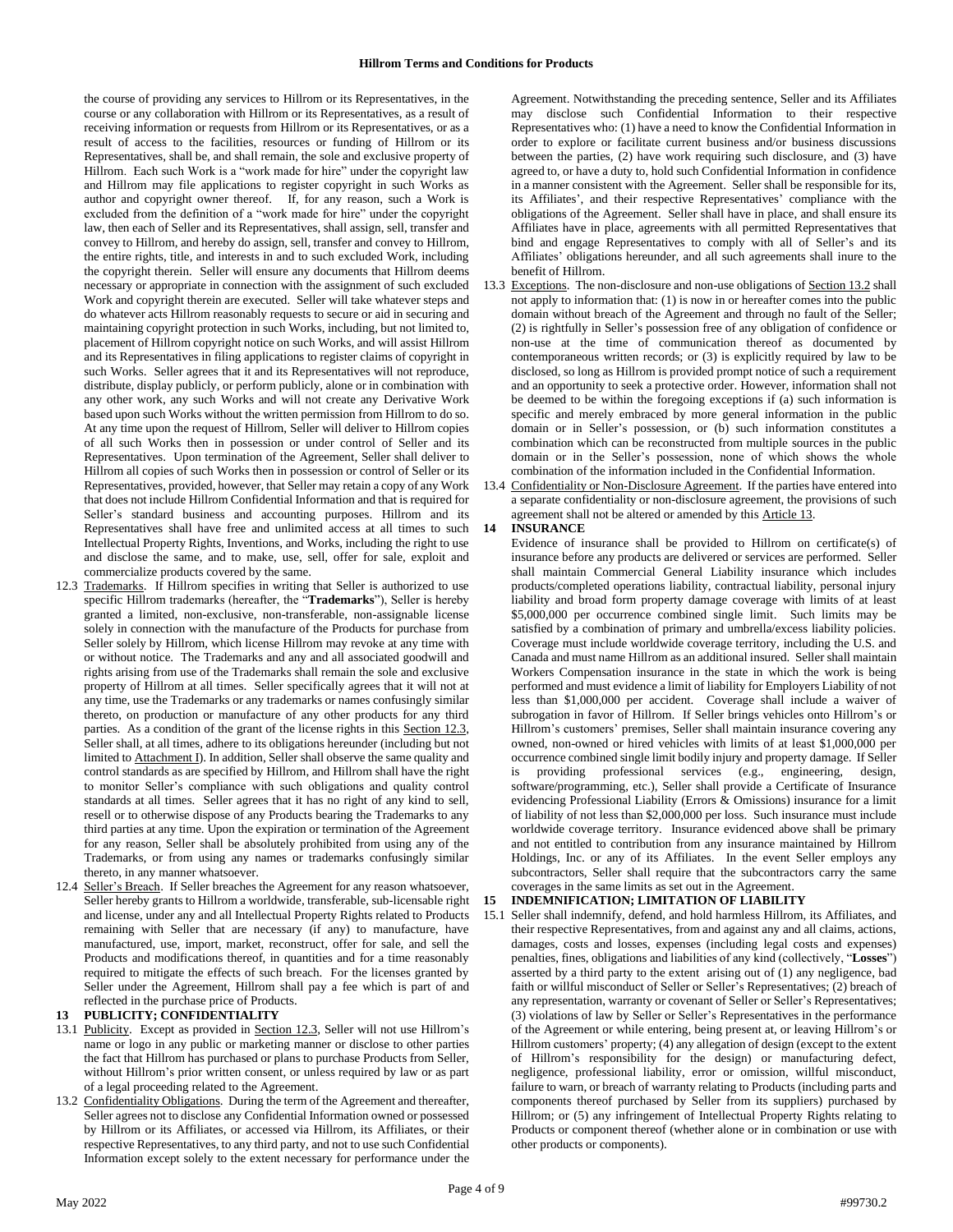- 15.2 Hillrom shall indemnify, defend, and hold harmless Seller and its Representatives from and against any and all Losses asserted by a third party to the extent arising out of (1) any gross negligence, bad faith or willful misconduct of Hillrom or Hillrom's Representatives; or (2) violations of law by Hillrom or Hillrom's Representatives in the performance of the Agreement.
- 15.3 HILLROM SHALL NOT BE LIABLE TO SELLER OR ANY THIRD PARTY FOR ANY INDIRECT, INCIDENTAL, SPECIAL, PUNITIVE, EXEMPLARY, OR CONSEQUENTIAL DAMAGES, WHETHER ARISING UNDER CONTRACT, WARRANTY, TORT (INCLUDING NEGLIGENCE OR STRICT LIABILITY), RESULTING FROM HILLROM'S PERFORMANCE OR ANY FAILURE TO PERFORM HEREUNDER, INCLUDING, WITHOUT LIMITATOIN, LOSS OF ANTICIPATED PROFITS, EVEN IF HILLROM HAS BEEN ADVISED OF THE POSSIBILITY OF SUCH DAMAGES.
- 15.4 This **Article 15** shall survive the expiration or termination of the Agreement and shall survive any delivery, inspection, acceptance or payment by Hillrom for any Products.

### **16 CONFLICTS OF INTEREST**

Neither Seller nor any subcontractor or agent of Seller shall (1) pay any amounts in any form to any Representative of Hillrom or any of his or her designees, or (2) favor any Representative of Hillrom, or any of his or her designees, with gifts or entertainment of significant cost or value, or with services or goods sold at less than full market value. Seller shall notify Hillrom immediately upon becoming aware of any other conflicts of interest that may exist from time to time between Seller, its subcontractors or any of their respective Representatives, and Hillrom. If Hillrom becomes aware of any such conflict of interest, Hillrom may request that such employee not be involved, directly or indirectly, in the work contemplated by this agreement, and Seller shall honor such request.

### **17 COMPLIANCE REQUIREMENTS**

- 17.1 Seller represents and warrants that Seller and its directors, officers and employees have not been excluded, debarred, or otherwise made ineligible to participate in any "Federal health care program" (as such term is defined at 42 U.S.C. § 1320a-7b(f)) or any Federal procurement or non-procurement program (the "**Federal Programs**"). Seller represents and warrants to Hillrom that Seller and its directors, officers and employees (1) are not currently excluded, debarred, or otherwise ineligible to participate in any Federal Programs; (2) have not been convicted of a criminal offense related to the provision of health care items or services but have not yet been excluded, debarred, or otherwise declared ineligible to participate in any Federal Programs, and (3) are not under investigation or otherwise aware of any circumstances which may result in Seller being excluded from participation in any Federal Programs. This shall be an ongoing representation and warranty, and Seller shall immediately notify Hillrom in writing of any change in the status of the representations and warranty set forth in this Section 17.1.
- 17.2 Seller represents and warrants that it has complied and will comply with all applicable anti-corruption laws, including the U.S. Foreign Corrupt Practices Act, and that it has not made, offered, or authorized and will not make, offer, or authorize any payment, gift, promise or other benefit, whether directly or through any other person or entity, to any "government official" (i.e., any official or employee of any government, or any department, agency, or instrumentality thereof, including any person employed by or acting on behalf of a public agency, government-controlled enterprise, or public international organization, or any political party, political official, or candidate for political office), health care professional, any immediate family member of a "government official" or health care professional (spouse, parent, child, sibling, sibling's spouse, or financial dependent), or any other person or organization for purposes of influencing official actions or decisions or securing any improper advantage in order to obtain or retain business. Except as otherwise disclosed in writing to Hillrom, as of the effective date of the Agreement and during the term thereof, no "government official" or immediate family member of a "government official" is or will become associated with, or presently owns or will own any interest in Seller. Seller has not received any notice, subpoena, demand or other communication (whether oral or written) from any governmental authority at any time in the last five (5) years regarding Seller's actual, alleged, possible, or potential violation of, or failure to comply with, any laws, regulations, or industry codes governing bribery, money laundering, or other corrupt practices or behavior. Hillrom shall be entitled to conduct regular due diligence surveys and audits, staffed as Hillrom deems appropriate, and at Hillrom's own cost and expense, to verify Seller's past and current compliance with the anti-corruption laws of any relevant jurisdiction, the Hillrom Third Party Code of Conduct, and Seller's obligations under this Article 17. Seller shall cooperate fully and respond in a timely manner and in good faith, including making relevant

documents and personnel available, to facilitate any such due diligence surveys or audits.

- 17.3 Seller understands that work under this agreement is subject to compliance with U.S. and any other applicable export laws, including but not limited to any local laws, the Export Administration Regulations ("**EAR**"), the antiboycott and embargo regulations and guidelines issued under the EAR, the anti-boycott provisions of the IRC, the International Traffic in Arms Regulations ("**ITAR**"), and the various sanctions regulations and authorizations implemented by the U.S. Department of the Treasury's Office of Foreign Assets Control ("**OFAC**"). Seller agrees to abide by any restrictions or conditions respecting the export, re-export, or other transfer of the deliverables that are in effect now or are hereafter imposed by the U.S. government, and will not export, re-export, transfer or otherwise release, export, disclose, furnish or otherwise provide any article, technical data, technology, defense service, or technical assistance to any foreign person or entity, whether within the U.S. or abroad, without obtaining in advance any necessary export authorizations, licenses, or other approvals from applicable governmental authorities. Seller further agrees to determine whether it is, and represents that it is not, owned directly, indirectly, or in the aggregate fifty percent (50%) or more by Specially Designated Nationals ("**SDN**") or parties designated on Sectoral Sanctions Identifications Lists ("**SSI**") or Foreign Sanctions Evaders List ("**FSE**") under Executive Orders of the President of the United States or the regulations of OFAC. Seller agrees to inform Buyer of any changes in its ownership structure that will cause it to be fifty (50%) or more owned by SDNs, SSIs or FSEs. Hillrom shall be entitled to conduct regular due diligence surveys and audits, staffed as Hillrom deems appropriate, and at Hillrom's own cost and expense, to verify Seller's past and current compliance with all applicable export controls and economic sanctions laws and the Hillrom Third Party Code of Conduct. Seller shall cooperate fully and respond in a timely manner and in good faith, including making relevant documents and personnel available, to facilitate any such due diligence surveys or audits. Nothing in the Agreement is intended to amend, waive or supersede any of the requirements applicable to Seller under applicable export controls and economic sanctions laws.
- 17.4 Seller shall require any subcontractors or other persons or entities that provide services to Seller in connection with Seller's obligations under the Agreement to agree to and abide by the representations and warranties in this Article 17.
- 17.5 Periodically, as requested by Hillrom, Seller shall cause one of its authorized officers to execute and deliver to Hillrom a Certificate of Ethical Practices that confirms Seller's continued compliance with the provisions of this Article 17.
- 17.6 Seller shall promptly notify Hillrom of (a) the occurrence of any fact or event that would render any representation, warranty, covenant, or undertaking in this Article 17 incorrect or misleading, (b) any notice, subpoena, demand or other communication (whether oral or written) from any governmental authority regarding Seller's actual, alleged, possible or potential violation of, or failure to comply with, any laws or regulations governing bribery, money laundering, or other corrupt payments, or any export laws, and (c) any governmental investigation, audit, suit, or proceeding (whether civil, criminal, or administrative) regarding Seller's violation of, or failure to comply with, any such laws or regulations.
- 17.7 Seller shall cooperate fully with Hillrom in connection with the investigation of any allegation, event, fact or occurrence which calls into question Seller's compliance with any representation, warranty, or covenant in this Article 17. If requested by Hillrom, Seller shall (a) appoint an executive with sufficient seniority and authority to respond to requests from Hillrom, and (b) promptly furnish such records and information, and provide access to such of its employees, contractors and consultants, as may be reasonably requested by Hillrom in connection with any such investigation.
- 17.8 Periodically, as requested by Hillrom, Seller shall provide Hillrom the names of its employees and representatives who will interact with health care professionals and government officials on behalf of Hillrom, as well as certain other employees specified by Hillrom, and shall cause such employees to undertake compliance training in a form approved by Hillrom.
- 17.9 Seller shall designate a compliance officer to oversee and ensure Seller's compliance with its obligations under this Article 17. The compliance officer shall be of sufficient seniority, and shall be provided with sufficient resources, to fulfill his or her obligations under this Article 17.
- 17.10Seller shall indemnify and hold Hillrom harmless from and against any liability claims, demands or expenses (including attorney's or other professional fees) arising from or relating to Seller's noncompliance with the terms of the anti-corruption and export controls and sanctions clauses of the Agreement.
- 17.11Notwithstanding anything to the contrary in the Agreement, Hillrom may, in addition to its other remedies, immediately terminate the Agreement in the event Hillrom should receive information which it determines in its sole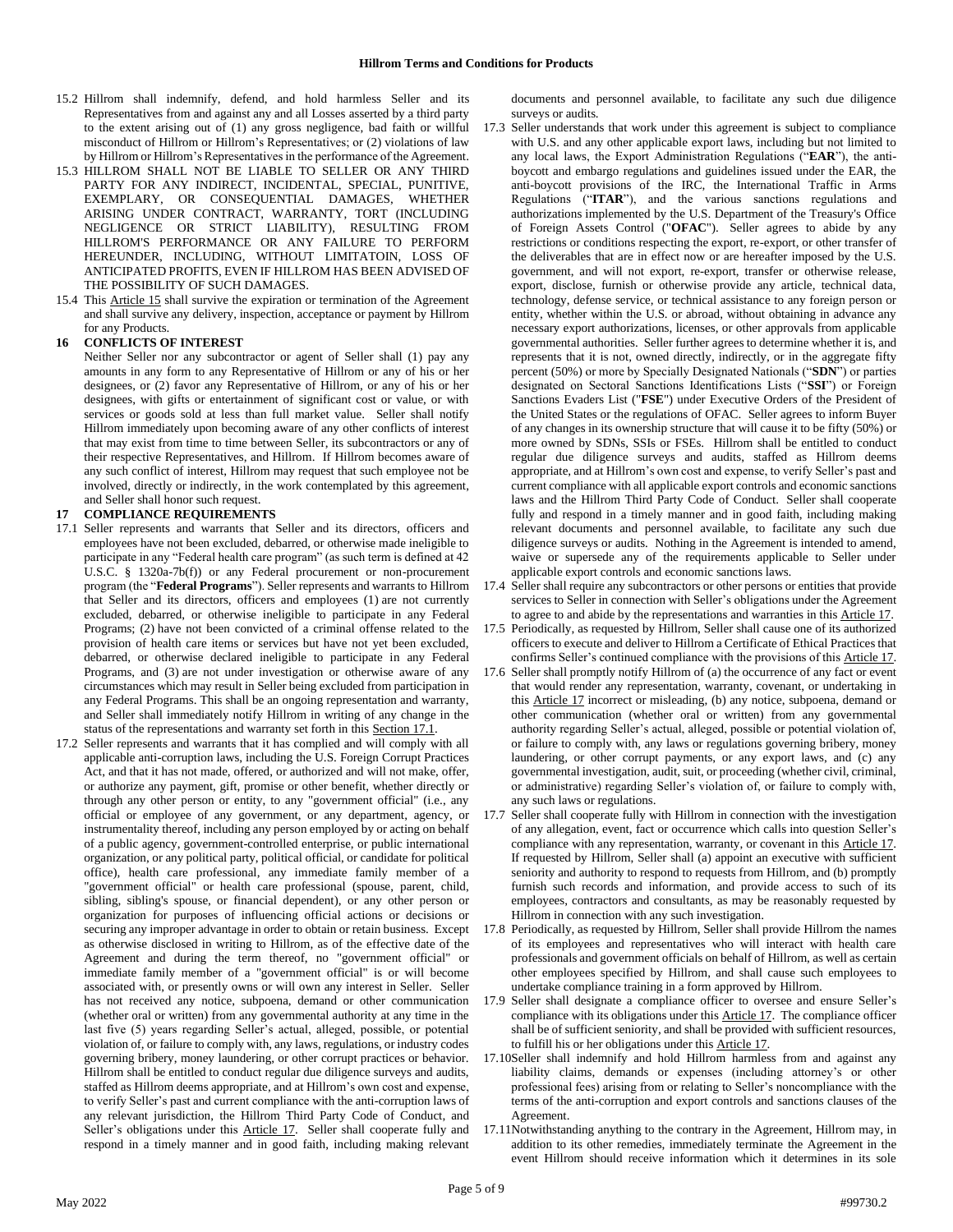discretion to be evidence of a breach by Seller of any representation or warranty set forth in this **Article 17**. In the event of such termination, Hillrom shall have no liability to Seller for any fees, reimbursements or other compensation under the Agreement.

### **18 CHANGE ORDERS**

Hillrom may, from time to time, in an executed written document (a "**Change Order**") make changes to Specifications, packaging or shipment methods. Upon acceptance of the Change Order, Seller shall proceed immediately to make such changes. If Seller objects to such Change Order, the parties shall negotiate in good faith to mutually agree upon a modification of the Agreement to address the changes set forth in such Change Order and shall document any such changes in a Change Order to be executed by both parties. If the parties cannot reach agreement on such dispute, the Agreement shall continue in full force and effect as if the Change Order had not been submitted. Nothing herein shall excuse Seller from proceeding promptly with a Change Order pending resolution of any dispute arising from a Change Order to which Seller objected.

## **19 SELLER CHANGE NOTIFICATION**

To allow Hillrom time to review, test, and qualify proposed changes, as soon as possible (but at least ninety (90) days) prior to the planned implementation of any of the following changes, Seller shall provide Hillrom written notice of its, any of its Affiliates', or any of their respective permitted subcontractors' intent to (1) substitute another product for any Product or component thereof, (2) make (a) any modifications to Specifications for any Product, or (b) any substantial modifications to the manufacturing or quality processes used in making any Product, (3) change the location at which any Product or components thereof is manufactured, or (4) use a new subcontractor to make any Product. Seller shall not implement any such modification unless and until it receives written acceptance of such modification by Hillrom in the form of an approved Change Order. To the extent Seller implements any such modifications in derogation of this Article 19, Seller shall be subject to financial penalties. Hillrom shall have the ability, in its sole discretion, to reject the planned modification or to require a delay in the implementation of such change in order to mitigate any associated consequences and risks. In addition, Seller shall notify Hillrom immediately of (a) any change to or loss of any certifications required by Seller or any permitted subcontractor hereunder, to manufacture, package, deliver or sell any Product or for Hillrom to purchase any Product, or (b) the sale of all or substantially all of the equity or assets of Seller or any permitted subcontractor hereunder. Seller shall indemnify, defend, and hold harmless Hillrom and its respective shareholders, employees, officers, directors, agents, suppliers and representatives, from and against any and all Losses relating to or arising out of breach of this Article 19. For the avoidance of doubt, Seller acknowledges that modifications to Products that are parts, components, or subassemblies may affect the performance or regulatory status of other products into which such Products are incorporated, and that modifications to any Product covered by the Agreement (whether a finished good or a part, component, or sub-assembly) are strictly subject to this and other modification provisions.

## **20 CANCELLATION OF ORDER**

Hillrom may at any time, without cause, cancel one or more Purchase Orders, or any portion thereof, or change the quantities or types covered by a Purchase Order at any time, provided that (1) if Hillrom cancels or changes a Purchase Order after Seller has started manufacturing the items covered by such Purchase Order, and (2) if Seller cannot, using commercially reasonable efforts, repurpose such Products for which manufacturing has begun within a reasonable amount of time (including using such Products for a future Hillrom order), then Hillrom will compensate Seller for such reasonable expenses incurred prior to such cancellation, including material cost. Notwithstanding the above, Seller agrees that any non-compliance with the obligations set forth in Article 10 and Article 17 will be considered a material breach and, as a consequence, will entitle Hillrom to immediately terminate the Agreement and all obligations to pay consideration thereunder.

#### **21 MISCELLANEOUS**

- 21.1 Assignment. This Agreement and the performance of any obligation hereunder shall not be assignable, delegated or otherwise transferred by Seller without the prior written consent of Hillrom, and any assignment or transfer in violation of this Section 21.1 shall be null and void. The rights and obligations of Hillrom and Seller under the Agreement shall inure to the benefit of and shall be binding upon the successors and permitted assigns of each party.
- 21.2 Governing Law. Any matters arising under or relating to the Agreement are governed and construed in accordance with the laws of Illinois, USA, without regard to any applicable conflicts of law. The application of the United Nations Convention on Contracts for the International Sale of Goods is expressly excluded.
- 21.3 Venue. If Seller is located in the U.S., each party (1) shall bring such actions and proceedings in a State court sitting in Cook County, Illinois, or a Federal court in the Northern District of Illinois; and (2) submits to the jurisdiction any and all of the courts identified in (1), together with their respective appellate courts. If Seller is located outside of the U.S., (a) any dispute arising out of or relating to the Agreement, including the breach, termination or validity thereof, shall be finally resolved by arbitration in the English language, in accordance with the International Institute for Conflict Prevention & Resolution Rules for Non-Administered Arbitration currently in effect at the time of the dispute, (b) each party shall designate one arbitrator and the sole responsibility of the party-designated arbitrators shall be to appoint a third, neutral arbitrator, (c) such third arbitrator shall be the sole arbitrator of the dispute, (d) the arbitration shall be governed by the Federal Arbitration Act, 9 U.S.C. §§1 et seq., (e) the arbitrator shall follow Section 21.2 and (f) judgment upon the award rendered by the arbitrator may be entered by any court having jurisdiction thereof. The place of arbitration shall be Chicago, Illinois. The foregoing is without prejudice to the right of Hillrom to (x) bring suit against Seller with the competent court where Seller has its registered office or place of business and (y) bring suit and seek relief at any court in connection with seeking injunctive relief. Each party waives any right to a jury trial and for a retrial in the local court when a local enforcement order is sought.
- 21.4 Third Party Beneficiaries. Hillrom's Affiliates (each a "**Beneficiary**") shall be third party beneficiaries under the Agreement to the extent Products provided under the Agreement impact a Beneficiary and any such Beneficiary shall have the right to enforce the Agreement as if it were a party hereto. Except as set forth in the preceding sentence, no person, other than the parties and such Beneficiaries, has any rights or remedies under the Agreement. The parties reserve the right to amend or terminate the Agreement without the consent of the any Beneficiaries.
- 21.5 Amendments. No amendments or changes to or rescission of the Agreement are effective or binding unless executed in writing by both parties.
- 21.6 Severability. In the event that any clause of the Agreement shall be found by a court of competent jurisdiction to be void or unenforceable, such findings shall not be construed to render any other clause of the Agreement either void or unenforceable, and all other clauses shall remain in full force and effect.
- 21.7 Prevailing Party. The successful or prevailing party in any legal action or other proceeding related to the Agreement shall be entitled to recover all of its reasonable attorneys' fees, court costs and other expenses related to such action or proceeding.
- 21.8 Survival of Covenants. Any provision of the Agreement which contemplates performance or observance subsequent to any termination or expiration of the Agreement shall survive the termination or expiration of the Agreement.
- 21.9 Independent Contractor. For purposes of the Agreement, Seller is an independent contractor and nothing in the Agreement shall create, or be construed to create, any agency, partnership, joint venture or other form of joint enterprise between Seller and Hillrom.
- 21.10Notices. All notices, requests, or demands that are required or may be given pursuant to the Purchase Order will be in writing and sent by mail, overnight courier or facsimile, to Seller at the address indicated in the Purchase Order, or to Hillrom at the address indicated in the Purchase Order, with a copy, which will not constitute notice, to Hill-Rom, Inc., c/o Baxter Healthcare Corporation., One Baxter Parkway, Deerfield, IL 60015 Attn: General Counsel, or to such other address as one party may later specified to the other party in writing. Delivery of any such notices will be deemed sufficient in all respects and to have been duly given: (1) on the third day after mailing if mailed by first class mail return receipt requested, postage prepaid and properly addressed as set forth in this Section 21.10; (2) on the next Business Day if transmitted by nationally recognized overnight courier service (with confirmation of delivery); or (3) at the time of receipt of confirmation of transmission if by facsimile.
- 21.11Waiver. Either party's failure to enforce any of the provisions of the Agreement or to exercise any election or option provided, or to require performance by the other party, shall not be construed to be a waiver of such provisions and shall not affect the right of such party thereafter to enforce any provision. The waiver by a party of any of its remedies for a breach by the other party of the Agreement is without prejudice and shall not operate to waive any other remedies that the non-breaching party shall have available to it at law or in equity, nor shall any such waiver operate to waive the nonbreaching party's rights to any remedies for a future breach.

#### **22 DEFINITIONS**

In addition to the terms defined elsewhere in the Agreement, the following terms shall have the following meanings:

"**Affiliate**" means a corporation, firm, partnership, proprietorship, or other legally recognizable form of business entity that controls, is controlled by, or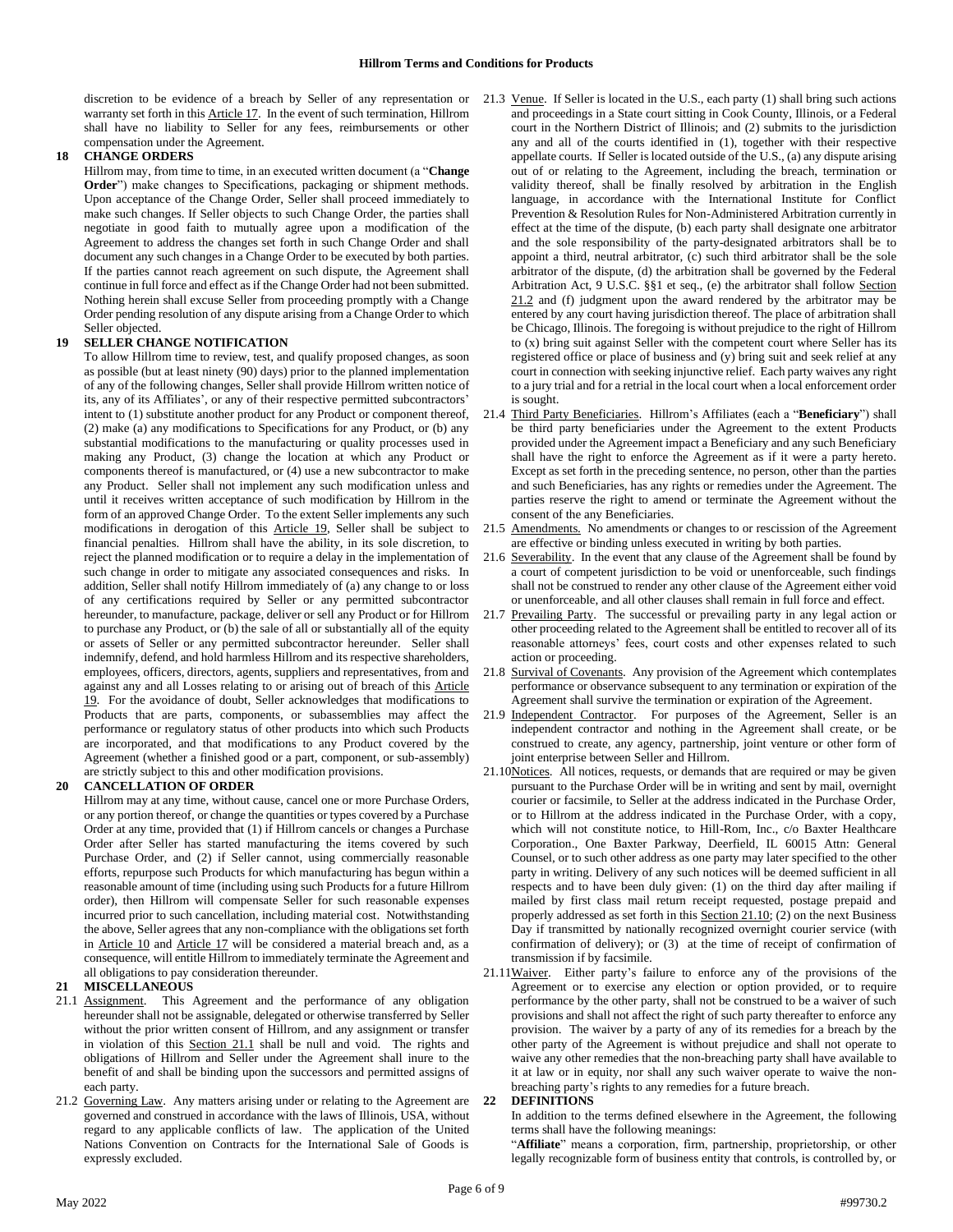under common control with another legally recognizable form of business entity, but only for so long as such control exists. For purposes of the foregoing definition, "**control**" means the ability to direct the affairs of a legally recognizable form of business entity, whether through ownership of at least a majority interest in such entity or by contract.

"**Business Day**" means a day other than Saturday, Sunday or any day on which banks located in the state of the party to whom notice is being given are authorized or obligated to close.

"**Confidential Information**" means ideas, concepts, data, technology, techniques, equipment, software, prototypes, drawings, files, notes, documents, and/or other information which is considered to be proprietary, non-public, and/or confidential. Confidential Information may be in any form, including written, recorded, electronic, displayed, presented, or oral information, as well as products, samples or prototypes.

"**Conflict Minerals**" means gold, tin, tantalum and tungsten and any additional minerals added to Section 1502 of the Dodd Frank Act.

"**Derivative Works**" means Works that are based upon one or more preexisting works, information, or material, such as: (a) for copyrightable or copyrighted material, any translation, software portation, modification, correction, addition, extension, upgrade, improvement, compilation, abridgment, revision or other form in which such material may be recast, transformed, or adapted; (b) for patentable or patented material, any improvement thereon; and (c) for material that is protected by trade secret, any new material derived from such existing trade secret material, including new material that may be protected by any copyright, patent, and trade secret.

"**FDA**" means the U.S. Food and Drug Administration and any other organizations, whether inside or outside of the U.S., that is responsible for health and safety of clinicians and patients, or for regulatory compliance.

"**Hillrom**" means the Affiliate of Hillrom Procurement B.V. placing the Purchase Order.

"include", "includes" and "including", whether or not capitalized, shall not be construed as terms of limitation and shall introduce a non-exclusive set of examples.

"**Intellectual Property Right**" means any right relating to patents, trademarks, trade names, service marks, service names, brand names, Inventions, processes, formulae, copyrights, circuit layouts, Works, Derivative Works, business and product names, logos, slogans, trade secrets, industrial models, designs, computer programs and software (including all source codes) and related documentation, drawings, know-how, methods, processes, technology, specifications, procedures, bills of material and any other intangible property right.

"**Inventions**" means discoveries, concepts, inventions, creations, prototypes, improvements, and ideas, whether patentable or not, whether or not reduced to practice, and whether or not in the form of apparatuses, systems, devices, processes, methods, compositions of matter, techniques, formulae, know-how, or other form.

"**Products**" means the products identified in the Purchase Order.

"**Representatives**" means all directors, officers, employees, agents, legal representatives, and subcontractors of Hillrom or its Affiliates or Seller or its Affiliates.

"**Seller**" means the seller of Products receiving and performing the Purchase Order.

"State" means one of the fifty (50) states comprising the U.S.

"**Works**" means works of authorship fixed in any tangible medium of expression, including, but not limited to, notes, specifications, drawings, blueprints, circuits, memoranda, correspondence, records, notebooks, databases, charts, schematics, artwork, tooling design drawings, documents, files, and similar repositories of information, regardless of the medium in which it is fixed.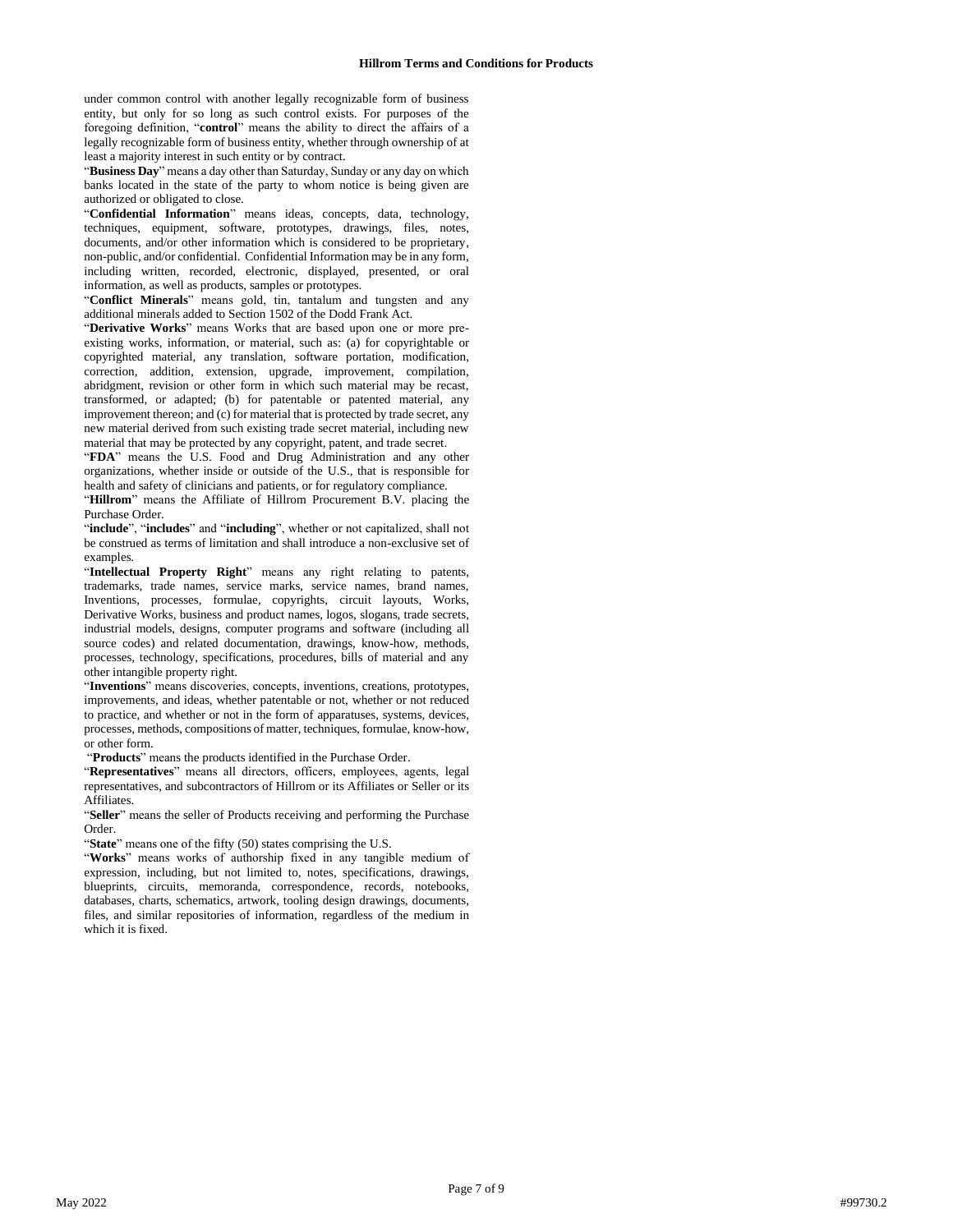#### **ATTACHMENT I QUALITY AGREEMENT**

- 1. Legal Requirements. Seller agrees to comply with all applicable legal and regulatory requirements that apply to Products that are medical devices or Products that are components that go into a medical device, including regulations promulgated by the U.S. Food and Drug Administration under the Federal Food, Drug, & Cosmetic Act as amended from time to time at Title 21, Chapter 9 of the U.S. Code, 21 U.S.C. §§ 301–399a and 21 C.F.R. Part 820 (the "**Legal Requirements**").
- Authorizations. As applicable, Seller has obtained or made and will maintain all licenses, permits, registrations, authorizations, and submissions as are necessary to perform Seller's services and to manufacture and sell Products. Seller will provide copies of such licenses, permits, registrations, authorizations, and submissions to Hillrom, upon request.
- 3. Product Changes. Seller will manufacture Products in accordance with the Agreement, the applicable Legal Requirements, Specifications, and any applicable regulatory approval, marketing clearance, or other marketing authorization. Seller acknowledges that modifications to Products may affect the performance or regulatory status of other products into which such Products are incorporated, and that modifications to any Product covered by the Agreement (whether a finished product or a part, component, or subassembly) are strictly subject to this and other modification provisions. Seller shall not implement any such modification unless and until it receives written acceptance of such modification by Hillrom in the form of an approved Change Order. Seller implementing any such modifications without proper approval will be subject to financial penalties. Seller shall maintain a formal process to document changes to Seller's policies, procedures, operations, and Specifications and shall evaluate all proposed changes to the Products with regard to potential impact on Products' safety, efficacy, performance, and intended use(s).
- Supplier Evaluation. Seller shall establish and maintain quality requirements that must be met by suppliers, contractors, to ensure that all purchased products and services conform to specified requirements. Seller shall monitor the performance of suppliers supplying materials for use in Products. To the extent Seller subcontracts any manufacturing, Seller shall ensure that such subcontractor(s) are bound by the Agreement.
- 5. Manufacturing Standards; Quality Assurance
- 6. Manufacturing and Quality Records. Seller shall maintain complete and accurate manufacturing and quality records for Products in accordance with Legal Requirements, including as applicable master records, history records, master production and control records, batch production and control records, and laboratory records. Seller shall retain such records in accordance with Legal Requirements. Such records shall be made available to Hillrom upon request.
- 7. Incoming Inspections. Seller is responsible for the identification, sampling, testing, and approval of any incoming materials, components, and packaging materials used in the manufacture of Products in accordance with Legal Requirements. All sampling and testing shall become part of the batch records and shall be reviewed by Seller's quality assurance department before release of Products. Seller shall make inspection documentation available to Hillrom upon request.
- 8. Material Control and Traceability. All materials and components used in the manufacturing, assembling, and packaging of Products shall be stored and handled in accordance with Legal Requirements. Materials used to manufacture the Products must be controlled, identified by lot number, and traceable.
- 9. Verification and Validation. Seller shall ensure that its manufacturing processes and equipment are appropriately verified and validated as required by Legal Requirements. Verification, validation, equipment calibration, and equipment validation data shall be documented and made available to Hillrom upon request.
- 10. Quality Control. Seller shall verify that Products are manufactured, tested, and stored in accordance with the specific processes and methods specified in applicable Legal Requirements and Specifications and otherwise comply with the representations and warranties given by Seller in the Agreement.
- 11. Certificate of Analysis/Batch Records. When requested by Hillrom, Seller shall complete and send with each shipment of Product a Certificate of Compliance and full batch records certifying that each Product was: (1) manufactured according to Seller's procedures and in compliance with applicable Legal Requirements; and (2) tested and confirmed to meet all Specifications. Each Certificate of Compliance shall be signed and dated by

a duly authorized official of Seller's Quality Control or Quality Assurance department.

- 12. Nonconforming Products. Seller shall control and physically segregate all nonconforming Products, or any material considered unacceptable for use in the manufacture of Products, from conforming Products and approved material in accordance with Legal Requirements. Seller shall immediately notify Hillrom of any nonconforming Product that was released for shipment to Hillrom or Hillrom's designee(s) or customers and shall provide Hillrom with all investigation reports, quality reports, or other means of reporting Seller's investigation process. For nonconforming Products that were released, Seller, in consultation with Hillrom, shall decide whether nonconforming Products should be destroyed or returned to Seller. Seller shall pay all expenses related to destroying or returning the Products. At Hillrom's sole discretion, Hillrom may cancel any order or payment covering nonconforming Products or may elect to have Seller replace the nonconforming Product(s), and Seller shall pay all expenses related to such replacement.
- 13. Product Quality Issues. Hillrom will notify Seller of any problems isolated as Seller defects that are found during the use or distribution of Products. When requested by Hillrom, Seller will promptly investigate the identified issue(s) within timeframes established by Hillrom. Seller will provide timely updates and completed investigation reports to Hillrom as reasonably requested. When the need for a corrective action has been identified, Seller will investigate appropriately, determine root cause, develop an action plan to address the problem, implement proposed corrections, evaluate and determine effectiveness in accordance with applicable Legal Requirements and Seller's quality system.
- 14. Post-market Reports. Hillrom may be responsible for preparing a periodic post-market report (e.g., annual report required by regulatory standards). Promptly, upon Hillrom's request, Seller will provide to Hillrom in writing any data required for submission of any post-market or annual report.
- 15. Labeling and Packaging. Seller shall label and package Products in accordance with applicable Legal Requirements and Specifications and shall include a unique identifying lot number.
- 16. Compliance Deficiencies. Should Seller become aware of any issue that could affect the quality, safety, identity, efficacy, or regulatory compliance of Products (whether or not already shipped and/or distributed), Seller will immediately notify Hillrom in writing (but in any event, no later than twentyfour (24) hours after the discovery of such issue). If Seller becomes aware of any safety, quality or efficacy issues relating to Products, Seller shall (1) immediately inform Hillrom of the same, (2) contain and segregate any affected Products on Seller's premises, (3) initiate corrective actions, and (4) periodically update Hillrom regarding the status of the same, including upon Hillrom's request.
- 17. Regulatory Authority Communications and Investigations. Seller will promptly notify Hillrom in writing of any Regulatory Authority communications, actions or inquiries that relate to Products, whether oral or written, of which Seller receives or becomes aware. Seller will promptly provide Hillrom with copies of any documentation relating to same. If necessary, Seller may redact names of other customers or products to protect confidentiality. In the event of an investigation or inspection of Seller by Regulatory Authorities, Seller shall notify Hillrom within two (2) business days prior to any such inspection, or if prior notice is not possible, Seller shall notify Hillrom immediately after learning of such inspection. Seller shall promptly furnish Hillrom with copies of all documentation relating to such inspection and Seller's response(s). Seller will immediately notify Hillrom in writing if Seller becomes aware of any Regulatory Authority investigations related to a recall, field alert, stock recovery, withdrawal from the market, field correction, or other similar corrective action (each a "**Recall**") or other corrective actions relating to Products.
- 18. Product Complaints. Seller will collect, investigate, and timely respond to complaints or inquiries from Hillrom relating to safety, quality, or efficacy of Products and will initiate corrective actions as necessary. To the extent Seller investigates any complaints relating to the safety, efficacy, or quality of Products, Seller will notify Hillrom within fifteen (15) days of Seller's findings. Seller shall maintain a complaint file and records relating to each complaint as required by Legal Requirements.
- 19. Adverse Event Reports. If Seller is the Legal Manufacturer for finished goods, Seller shall be responsible for making all filings and reports of an Adverse Event relating to Products with Regulatory Authorities. Hillrom shall report to Seller any information of which Hillrom becomes aware that may constitute an adverse event relating to Products, including any death or serious injury, or